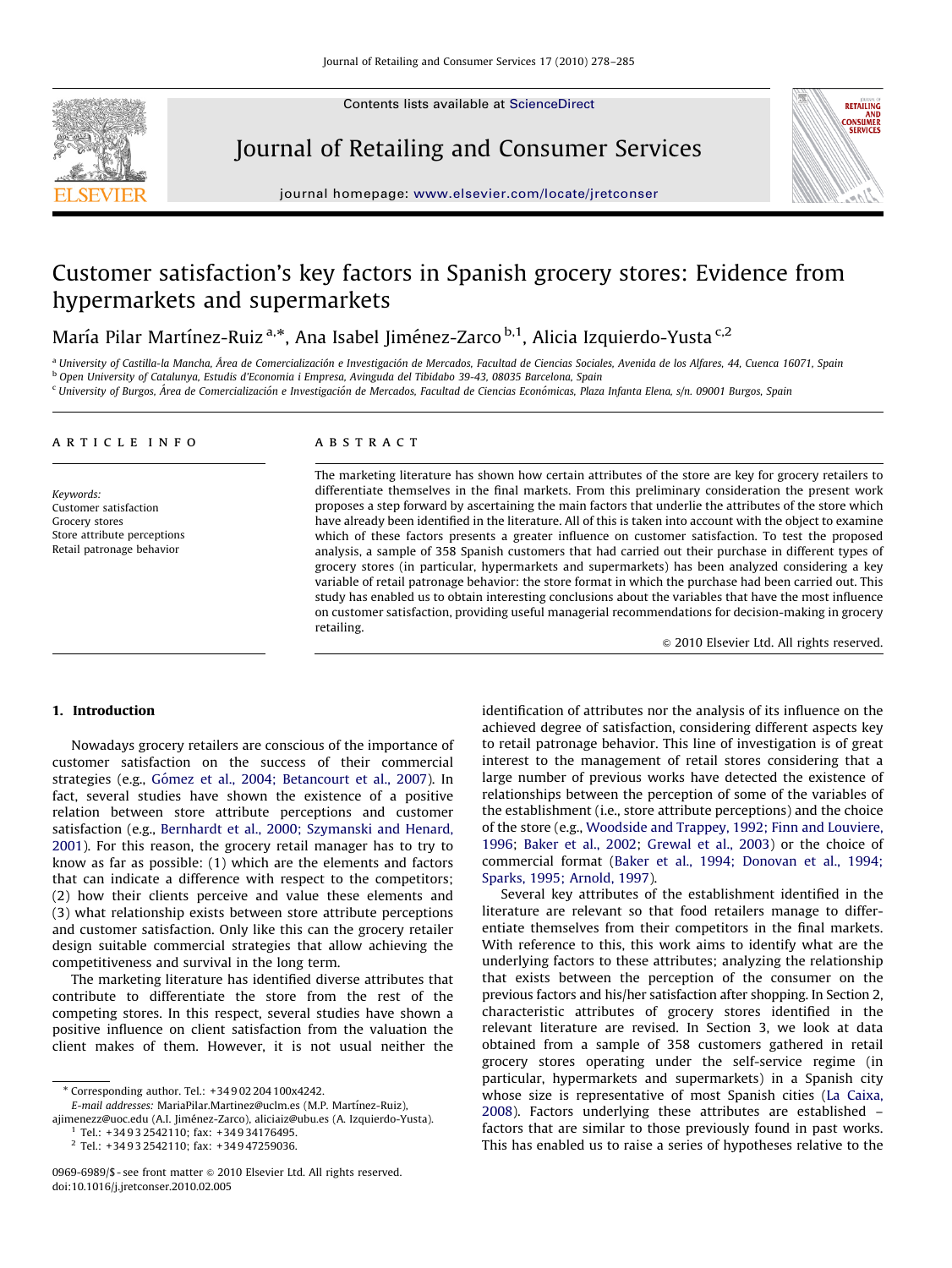influence of these factors on customer satisfaction with the purchase experience. With the objective to test the proposed hypotheses, in Section 4 a regression analysis is carried out, which allows knowing which of the identified factors present greater influence on customer satisfaction. However, considering that numerous previous studies have identified the remarkable influence that the perception of some of these factors exerts on diverse elements that conform to the concept of retail patronage behavior; the empirical analysis has been made taking into account the format of the chosen store. In this way, aside from formulating a general model on the effects of the diverse variables on customer satisfaction (Model 1), also an alternative model has considered different sub-samples from consumers based on a key element of retail patronage such as the choice of the commercial format (Model 2). The accomplishment of this study has allowed us to obtain interesting conclusions and recommendations relative to the commercial management of this type of establishment (Section 5), mainly in relation to the factors of the store that customer's value to a greater extent, the same underlying factors and the sources of differentiation of these distributors.

In the following section, a revision of the establishment's attributes will be carried out that the relevant literature contemplates as influences on consumer satisfaction.

## 2. Attributes characteristic to the grocery store identified in the literature

Nowadays the differentiation of the establishment constitutes a key element in the success of the retailer who operates in the food industry. If retailers can get the client to perceive the establishment and its offer as superior to the competition, it will be probable that satisfaction is increased when making the purchase. And this is why from gathering the relation between the perceptions of the attributes and customer satisfaction, it is necessary to identify previously: (1) which are the attributes of the store that allow the retailer to mark the difference with respect to the competition; (2) the factors that underlie these attributes considering customers perceptions and (3) what relation exists between the valuation of the factors the client makes and the satisfaction obtained with the purchase made in the establishment. Only in this way the retailer will be able to design suitable commercial strategies that allow him/her to achieve competitiveness and survival in the long term.

The researches of Berné (2006), Gómez et al. (2004) and [Ganesh et al. \(2007\)](#page--1-0) attempt to answer to the first two previously raised questions. In this way, it is possible to identify a series of attributes of the retail establishment (e.g., assortment, personnel, etc.) that, used properly by retail distributors to establish their strategies of differentiation, are valued in a positive way by the client and are susceptible to influencing the degree of satisfaction. For example, [Pan and Zinkhan \(2006\)](#page--1-0) indicate how the service, the quality or product selection are factors that contribute to determine the choice of establishment that the consumer makes, while other factors such as the attitude towards the establishment or the perceived image, contribute to determine the frequency of purchase. In this way, it is observed how factors related to the establishment and its supply condition patronage behavior to great extent ([Moore and Carpenter, 2006\)](#page--1-0).

Among the attributes that the relevant literature has identified on this matter, it is possible to mention those referred to the price and the sales promotion in general. In a traditional way, price has been considered in literature as an important element at the moment for determining the perception that the consumers have on a store. Thus, frequently, retail distributors use price as a key aspect to their commercial policy with the purpose of obtaining a certain image in the markets. For this reason, they design and they carry out price strategies oriented generally to obtain a positioning of discount prices. With the purpose of achieving this objective, sometimes fixed prices are specially reduced on those products and product categories (loss leaders) that are important to the consumers. This practice is carried out consciously by retail managers in the industry to attract price-sensitive customers (e.g., [Dunne and Kahn, 1997](#page--1-0)).

In spite of the importance given to price, the marketing literature does not establish a clear position in relation to the perception that the client has on price. Authors such as [Linchtenstein et al. \(1993\)](#page--1-0) show that price is perceived as a positive cue, due to it signals quality, prestige or status to the consumer. On the other hand, [Dodds \(1995\)](#page--1-0) considers that consumers perceive price in a negative way. In this sense price is perceived purely as an economic sacrifice. Nevertheless, in both positive and negative respects, perceptions of price operate as marketplace cues that aid the consumer in their decision making process within increasingly complex market situations [\(Dodds, 1995\)](#page--1-0).

On the other hand, the development of a policy on discounted prices – whether in the form of general levels of specials or sales promotions – can give rise to certain beneficial effects to the retail distributor. Among them it is possible to mention: increase the sales in the product category, to accelerate the purchases in the retail store or to create client traffic towards the establishment (e.g., [Tigert, 1983; Walters and Rinne, 1986; Blattberg et al., 1995;](#page--1-0) Martinez-Ruiz et al., 2006). In spite of this, they have also had to take into consideration other effects of an adverse nature that are susceptible to appear. For example, some investigations have observed the existence of a positive relation between the monetary price paid and the perception of product quality (e.g., [Dodds et al., 1991; Rao and Monroe, 1989\)](#page--1-0). Especially, those consumers with limited resources of diagnosis of the information tend to make a higher use of the price as an indicator [\(Rao and](#page--1-0) [Monroe, 1989](#page--1-0)). Following this logic, some consumers can decide to make their purchase in a retail establishment that offers products with elevated prices to reinforce the expectations of quality in conditions of uncertainty [\(Tellis and Gaeth, 1990\)](#page--1-0).

The revision of the specialized literature also shows certain attributes related to the perceived quality of the products offered, criterion that is widely used by retail distributors as a differentiating element of its establishment ([Binninger, 2007; Pan and](#page--1-0) [Zinkhan, 2006](#page--1-0)). In relation to the quality, it is possible to indicate that numerous works have demonstrated how the quality of merchandise sold influences towards the value perceived by the client. Thus, constituting in this way an essential component of the way consumers make an evaluation of the establishment (e.g., [Grewal et al., 2003\)](#page--1-0). Without any doubt, the merchandise that the establishment offers influences the retail distributor's reputation and the purchases of the consumer. In fact, some works have observed how consumers perceive the quality of the product in a different way based on the type of establishment in which the purchase was made ([Darden and Schinghammer, 1985; Pan and](#page--1-0) [Zinkhan, 2006](#page--1-0)).

Likewise, a large range and assortment – understood as the variety of products and the number of different items that are offered by a retail distributor ([Levy and Weitz, 1995](#page--1-0)) – constitute a key descriptor for the strategy of the retail establishment that helps the retail distributors to serve the different tastes and preferences of its clients ([Dhar et al., 2001\)](#page--1-0). Certainly, a greater variety not only helps the retail distributors attract more consumers, but can also stimulate them to make more purchases while they are in the establishment. An ample product selection can also diminish the perceived costs (e.g., travel time, effort) associated with each act of purchase and can in addition facilitate the task of buying (e.g., through fortification of the comparison